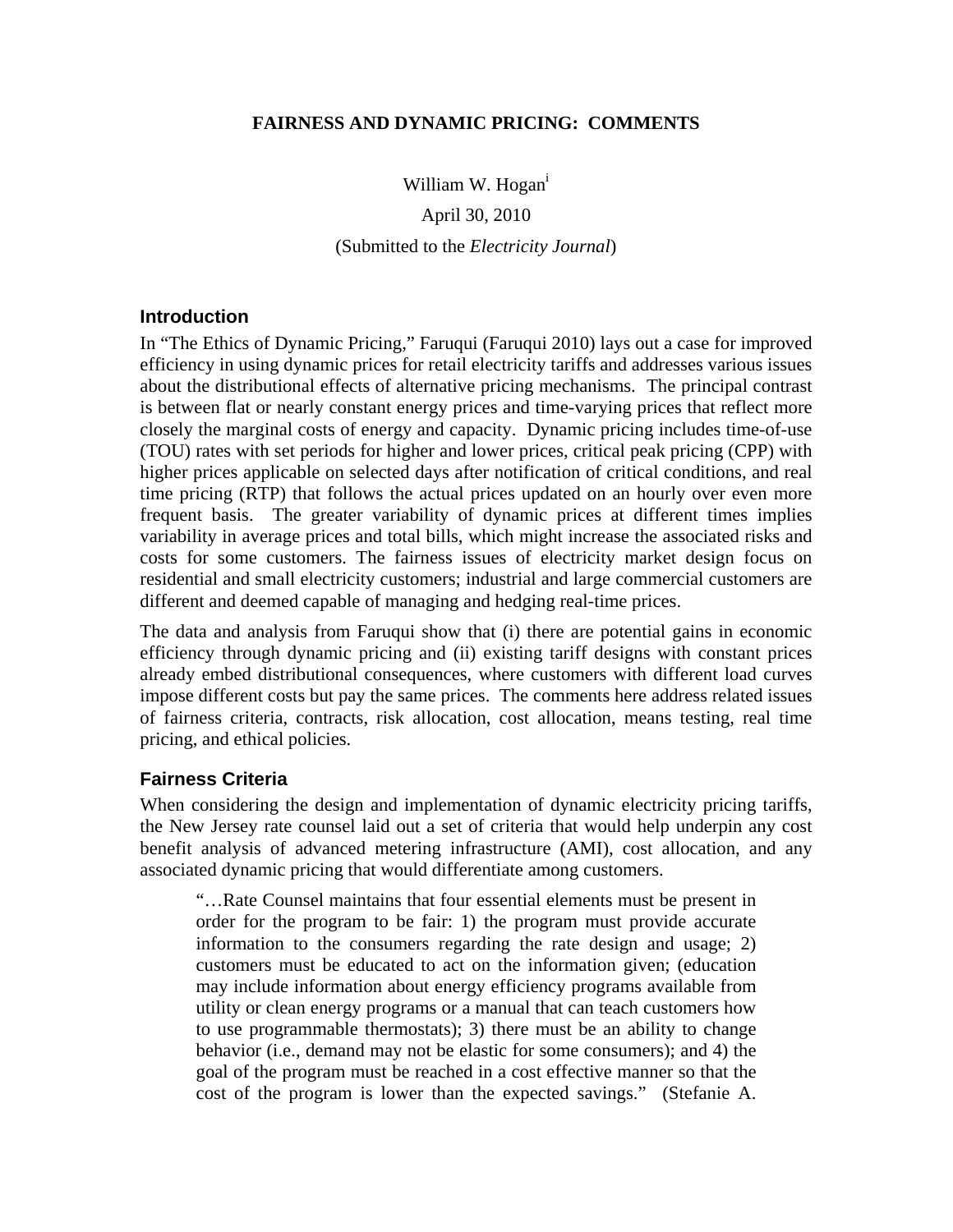Brand, Acting Public Advocate & Director - Rate Counsel, New Jersey Department of Public Advocate, Letter to Professor Martin Bunzl, February 9, 2010.)

The reference is to a "fair" program, but these criteria really speak to the cost-benefit balance and efficiency of a program of dynamic pricing, and not directly to the allocation of the costs and benefits. However, it is the allocation of costs and benefits that dominates the discussion of ethics in Faruqui. A key part of the argument identifies ways to mitigate any distributional impacts in the application of dynamic pricing tariffs.

The philosophical principles underpinning analysis of social justice and redistributive polices of taxation and social welfare do not much illuminate the choices for electricity regulators in setting pricing regulations. Rather than the larger questions of social justice from behind the Rawlsian veil of ignorance (Rawls and Kelly 2001), the focus here is on distribution of costs and benefits in the small:

"…we shall not be concerned here with distributive justice in the large, that is, with the question of what constitutes a just social order. Rather, we are interested in distributive justice in the small, that is, how institutions divide specific types of benefits and burdens. Social justice is a crucial issue, of course, because it is ultimately concerned with the legitimacy of different forms of government. For various reasons, however, theories of justice in the large have little to say about what it means in the small. They do not tell us how to solve concrete, everyday distributive problems such as how to adjudicate a property dispute, who should get into medical school, or how much to charge for a subway ride." (Young 1995, 6)

In fair division problems the allocation of costs and benefits is constrained by rights of the parties, endowments of resources, and available alternatives to participating in the cooperative venture. In the electricity sector, the benefits of participation are so large that there is not much guidance from an analysis of the alternatives to purchasing power from the grid. Hence we assume there is a right to connect to the grid and participate in the electricity system, and this right includes more than just the opportunity to disconnect. Participation in the grid includes rules for setting prices, allowing each party to optimize its position given those prices, and allocating the associated costs and benefits according to the resulting market transactions. As pointed out by Faruqui, setting aside transaction costs the usual Coasean argument applies: given market clearing prices, this emulation of the competitive market maximizes the economic efficiency of the utilization of electricity.(Stigler 2010) Furthermore, given the initial endowments and rights of the parties, the same solution has a strong ethical claim:

"This leads us to a natural question. Is there any way to design an allocation procedure that leads to outcomes which are *visibly* fair and efficient, and does not require that the claimants know each other's utility functions? …we suggest an answer to this question. Suppose that the claimants have well-defined shares in the common property (not necessarily equal shares), and different preferences for the goods it contains. A *competitive allocation* is one for which there exists a set of *prices*, such that every claimant likes his portion best among all the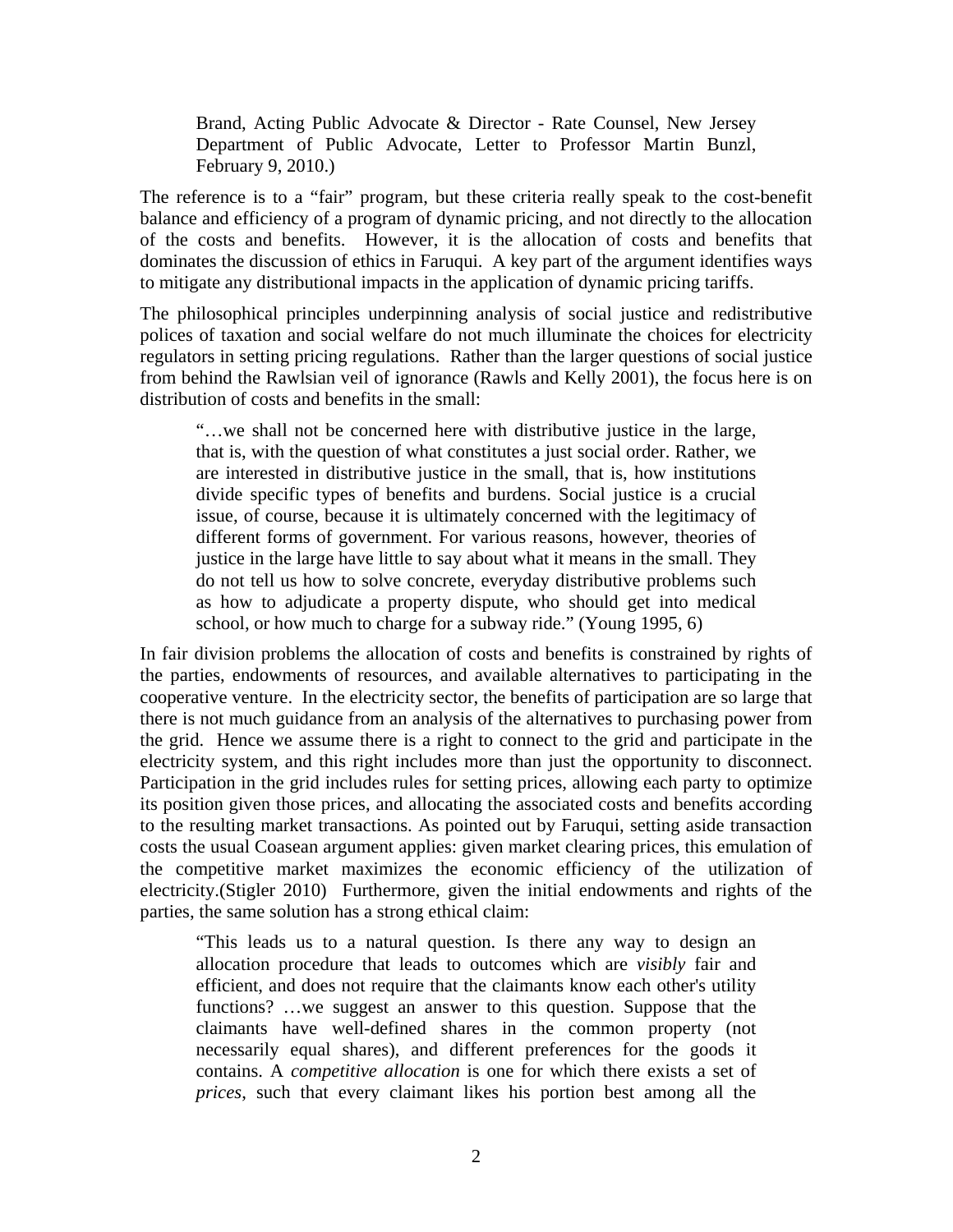portions that he can afford to buy given the value of his share at these prices. Such an allocation can be discovered through a market-like mechanism that does not require the claimants to know anything about each other's utilities. Moreover, the resulting allocation can be justified on grounds of equity. *It is the only efficient and consistent way of reallocating the property that leaves everyone at least as well off as he was initially*." (Young 1995, 19, emphasis in original)

If the initial state is fair, then the result of competitive allocation has a claim to be fair. A key element in this ethical determination is the definition of the endowment of initial rights and resources. Ignoring transaction costs (such as the cost of installing smart meters), it is easy to see that with appropriately designed contracts, the ethical interpretation applies to dynamic pricing as meeting the fairness criteria.

## **Contracts**

Assume that AMI and the associated meters are available. The simplest case to consider is a forward contract for a given quantity at a fixed price for electricity. If the customer participates in the dynamic pricing market, the customer can choose to purchase and consume the fixed quantity. Or the customer can buy or sell the amounts above or below the fixed quantity at the dynamic price. In equilibrium, where the contract is set at the average dynamic price for the class, the customer is better off with than without the dynamic pricing alternative (Borenstein, Jaske, and Rosenfeld 2002) (Chao 2010).

If the contract is for an option to purchase up to a fixed amount at a fixed price, then the same argument holds. Exercising the option and selling at the dynamic price, whenever the price is higher, makes the customer better off under dynamic pricing.

These cases are easy and demonstrate that with appropriate definitions of the initial conditions, dynamic pricing can improve both efficiency and satisfy the fairness criteria.

A more complicated case would be the implicit contract of a full requirement customer. As is typical, the right is to take as much energy as the customer wants to consume at the regulated rate. In New Jersey, for example, this is the arrangement for customers who operate under Basic Generation Services (BGS). The regulated fixed rate is the result of a competitive auction, and since the suppliers face real-time pricing, presumably this price reflects the collective best expectations about the average of the dynamic prices and various risks associated with the unlimited upper bound on sales and the right of customers to seek other sources of supply. However, the lack of a fixed quantity makes it harder to treat this as a contract that can be integrated with a simultaneous right of the customer to sell at dynamic prices.

Integrating dynamic pricing with full requirements service is not an insurmountable problem. For example, it is exactly the problem that arises when customers seek payment for demand response when the customer has a full requirements service. Allowing the customer to sell demand response and to take power under a full requirements service requires some administrative estimate of the customer baseline. The baseline determines the additional electricity that would have been consumer "but for" the demand response and sale at dynamic prices. From this perspective, the fairness of efficient payment for demand response for full requirements customers is identical to the fairness of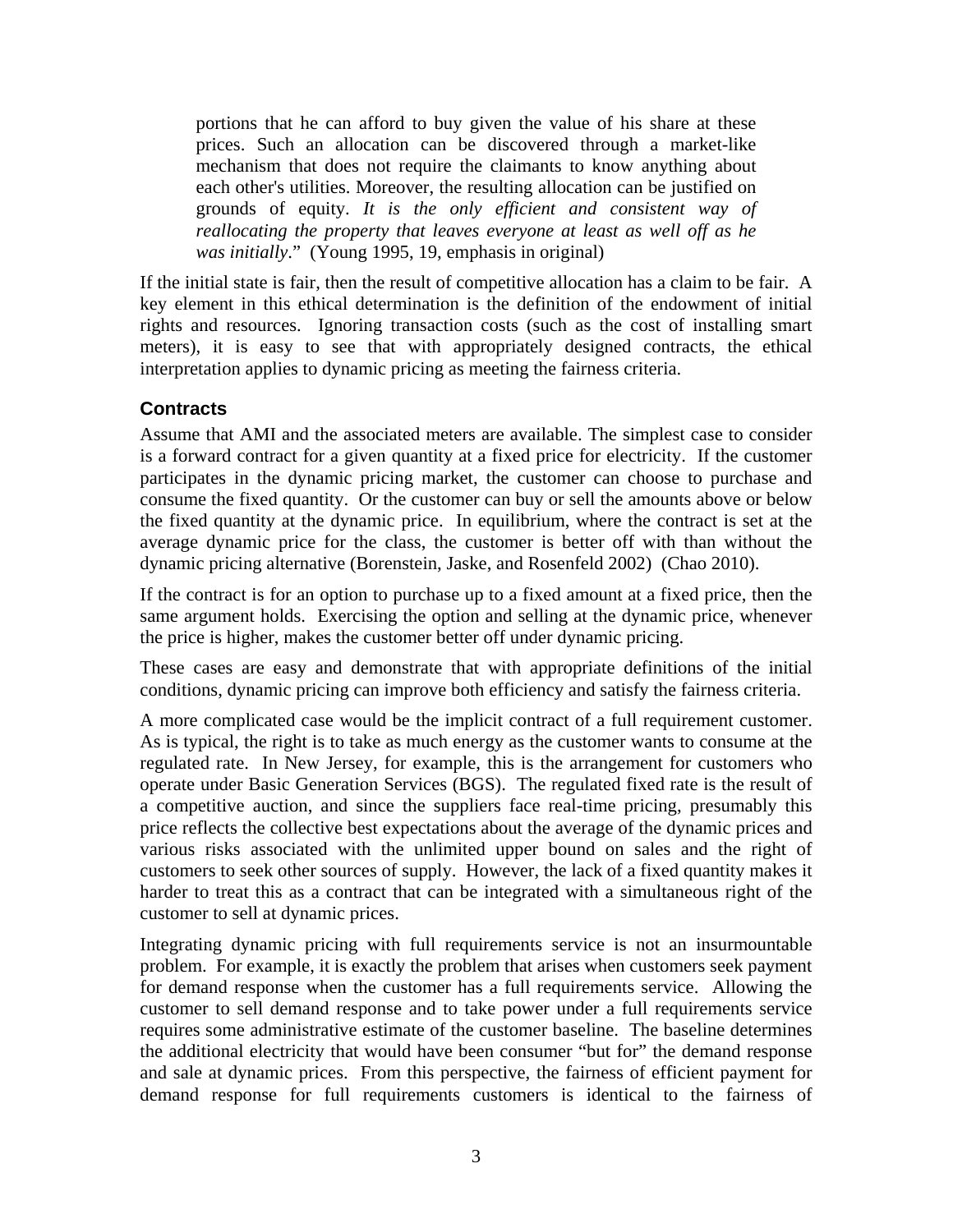participation in dynamic pricing with a full requirements default service. Assuming an acceptable method of solving the baseline problem, demand response and dynamic pricing satisfy the fairness criteria. The simplest way to implement such a program would be to add the demand response quantity to the actual consumption, for purposes of billing under the full requirements contract, and to pay the dynamic price for demand response (Hogan 2009).

## **Equilibrium**

If the AMI and associated smart meters were free, customers were risk neutral, and there were no other transaction costs, then as explained by Faruqui, the equilibrium result would be that all customers would move to dynamic pricing. If the meters are not free, then the equilibrium would be that customers would install meters and move to dynamic pricing until the cost of the meter just equaled the private savings of dynamic pricing.

The equilibrium impact would depend on how the class of customers is treated under the something like the BGS. If customers leave the BGS and don't have a requirements contract under the BGS, the resulting fixed price for the remaining customers would be higher due to the selection bias removing the subsidy from customers with a better load profile and response, and prices would be lower to the extent that dynamic pricing lowered market prices. The net effect on those who elect not to participate is ambiguous. However, dynamic pricing meets the fairness criteria if customers do not have a right to prevent others in their class from participating in dynamic pricing.

If all customers continue to purchase a hedge through the BGS, then the situation looks the same from the perspective of the BGS auction suppliers. Hence, the net change in expected price would be to lower expected market prices. In this case, dynamic pricing also meets the fairness criteria.

### **Risk Allocation**

Although it is possible in principle to devise dynamic pricing systems with the same ex ante price and bill expectations, the ex post variation of prices and bills differ from flat rates. The resulting risk exposure and risk allocation of the variation differs accordingly. Under flat rates, the risk of quantity variation and total bill changes falls on the customer, but by design there is no exposure to short run variations in the average price of energy. Under TOU pricing the rates are fixed but the timing of quantity variations, whether on or off peak, can produce variation in the total bill and the average price. A similar condition exists for CPP where the quantity variation interacts with the variation of the days when CPP is invoked. Real-time pricing, which reflects the variability of marginal costs, probably produces the greatest variation in total bills and average prices.

In principle, were there no transactions costs, customers could choose to hedge the price and bill variations under dynamic pricing. With the default being dynamic pricing, a customer could recreate a flat rate or various combinations of risk exposure. For large customers, this may be enough and the default of real-time pricing would be efficient and meet the test of fairness for industrial and large commercial customers.

However, for smaller commercial and residential customers, the choice of the default is important. First, transaction costs are not zero. Unless the expected net benefits of dynamic pricing are less than the transaction costs, the dynamic pricing customer who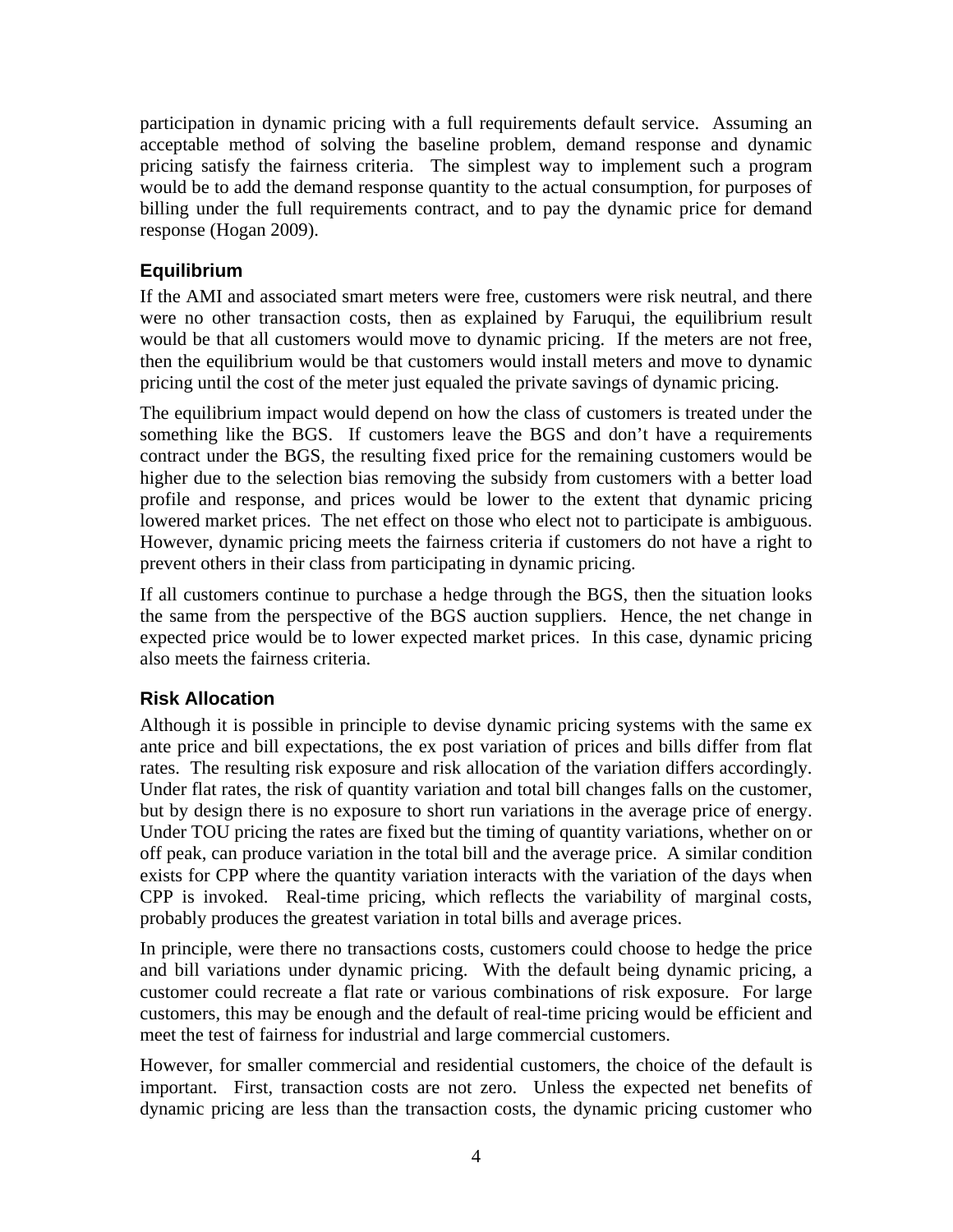chooses not to hedge may be exposed to the risks which would, by assumption, be bounded on average by the transaction costs of hedging. Second, we know from conventional wisdom and research on related problems that the choice of the default is important. For example, in research on pensions the default option has a major impact on savings choices, even though the narrowly defined transaction costs (filling out a form or calling a benefits hotline) are insignificant. The explanations range from behavioral biases (e.g., procrastination) to seeing an implicit endorsement of the default (Beshears et al. 2008) (Thaler and Sunstein 2009).

One test of the choice of default for any class of customer would include the response to a thought experiment. Suppose that the default is dynamic pricing, and the ex post outcome is a (much) higher average price for customers who failed to hedge. Would the regulator be able to say "no" to those customers when they asked to revert ex post to the flat rate and avoid actually paying the higher realized price in the market? If the regulator could not say no, then the regulator should select some form of a hedged option as the default and let customers provide demand response. Presumably if the customer rejects the default hedge and elects dynamic pricing, the regulator would be able to say no to an ex post request for protection. This default choice of a hedged product with the option to provide demand response would meet the test of fairness.

Interesting variants could be constructed from default contracts that were indexed to address some of the quantity risk. A full requirement hedge is the extreme case of imposing on the supplier all the risk associated with variations in quantity consumed. This creates the need for administrative estimation of a demand response baseline from which to calculate the charges or payments under dynamic pricing. An alternative would be a fixed quantity contract such as the subscription service described by Chao.(Chao 2010) Many variants would be possible. For example, suppose that the hedge offered is a specific quantity contract (or more precisely a load profile contract) where the nominal quantity is indexed by some measure of the total demand of the class. This would reduce the individual customer risk to the idiosyncratic variation in demand but hedge against some of the weather and related variations that would affect all customers. And since the indexing would be effectively independent of the individual choices of the customer, the customer would face the efficient incentives of dynamic pricing.

## **Cost Allocation**

Although they offer much promise, AMI systems are not free and the cost structure differs importantly from the costs of providing energy. The costs of infrastructure and the costs of energy display different characteristics. Most of the energy costs are variable and exhibit short-run decreasing returns to scale. This makes the competitive allocation method for energy purchases easy to define and revenue adequate.

If the cost of metering were variable and showed constant returns to scale, then customers could make individual choices to be metered and participate in demand pricing or choose not to be smart metered and remain at the flat rate for the full requirements product. Choices would be different, but costumers would move to the smart meter and dynamic pricing only when the expected (private) net benefits exceeded the cost of the smart meter. This would meet the test of fairness and replicate the workable efficiency of other markets.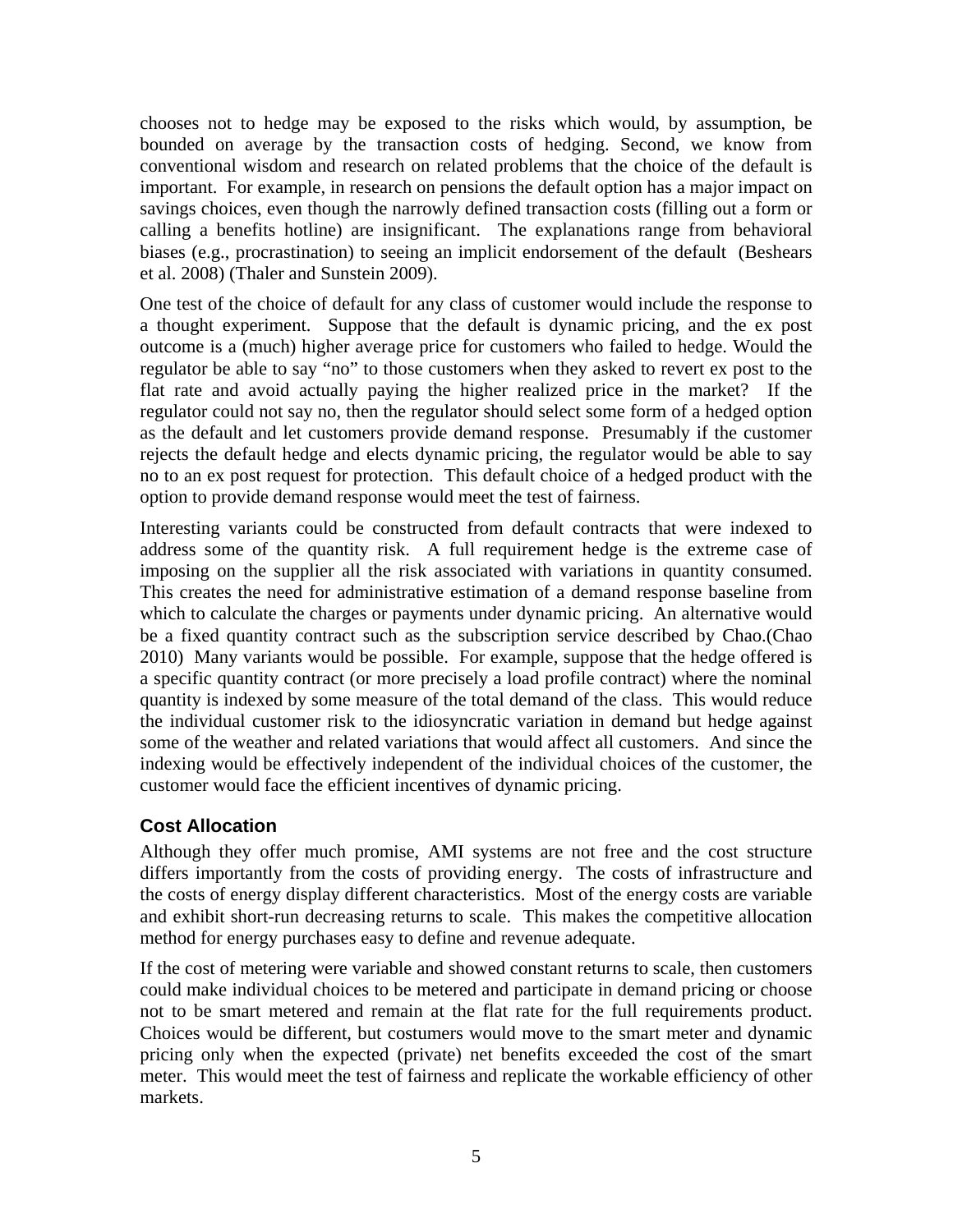However, deployment of AMI may be much more efficient if it is universal for geographical areas. There are likely to be substantial fixed joint costs (e.g, information systems) and small or zero variable costs. The true variable costs being zero might be the case if the benefits include automated meter reading but the savings of automated reading require all or virtually all customers in a region to have smart meters.

The allocation of truly variable costs would be straightforward through the voluntary choices of the customers. This would put a lower bound on the cost recovery from the customer. The appropriate allocation of the joint costs raises the net benefit calculation and cost allocation issues identified in the rate counsel's criteria.

Assume that the aggregate net benefits meet the rate counsel test. Absent customer choice in installing the smart meters, the allocation of the joint costs raises different questions of fairness. In the competitive allocation, given the prices, there would be no incentive to refuse participation, and the competitive cost allocation may be only cost allocation with this property.<sup>1</sup> In the allocation of joint costs, however, there may be many other allocations where there is no incentive to refuse participation, but this participation test does not much constrain the allocation of costs. Joint costs should not be allocated in excess of the net benefits to the customer, but that test does not provide much guidance for the regulator. And without uniqueness, the participation test does not dispose of the fairness issue.

In principle, other joint cost allocation rules can be suggested that appeal to some proportionality in sharing the net benefits. But by definition these cannot be based on cost causation, and inherently involve a view about the worthiness of the various customers.<sup>2</sup> The important fairness questions may center not so much on dynamic pricing as on the allocation of costs for AMI.

### **Means Testing**

1

Setting rates to discriminate by consumptions levels is a blunt instrument. Better targeted programs for low income or vulnerable consumers would be means tested rather than applied across the board to customers with similar levels of consumption. There is no reason that the same fairness standard should apply to low consumption second homes as would apply to low consumption poor households.

Programs such as the Low Income Home Energy Assistance Program are means tested and "eligible household's income must not exceed the greater of 150 percent of the poverty level or 60 percent of the State median income."<sup>3</sup> It can be difficult to target low income families, and participation rates are not perfect, but the impact can be quite dramatic (Borenstein 2010). Considerations of fairness would have both greater

<sup>&</sup>lt;sup>1</sup> With appropriate convexity assumptions, the competitive allocation is in the core and is unique. (Moore 2005)

 $2^2$  Game theory provides various candidate solutions, such as the Shapley value, once we have defined the interpersonal weightings of the benefits. (Moulin 2004, 139-168)

<sup>&</sup>lt;sup>3</sup> US Department of Health and Human Services, "Low Income Home Energy Assistance Program," Fact Sheet, http://www.acf.hhs.gov/programs/ocs/liheap/about/factsheet.html.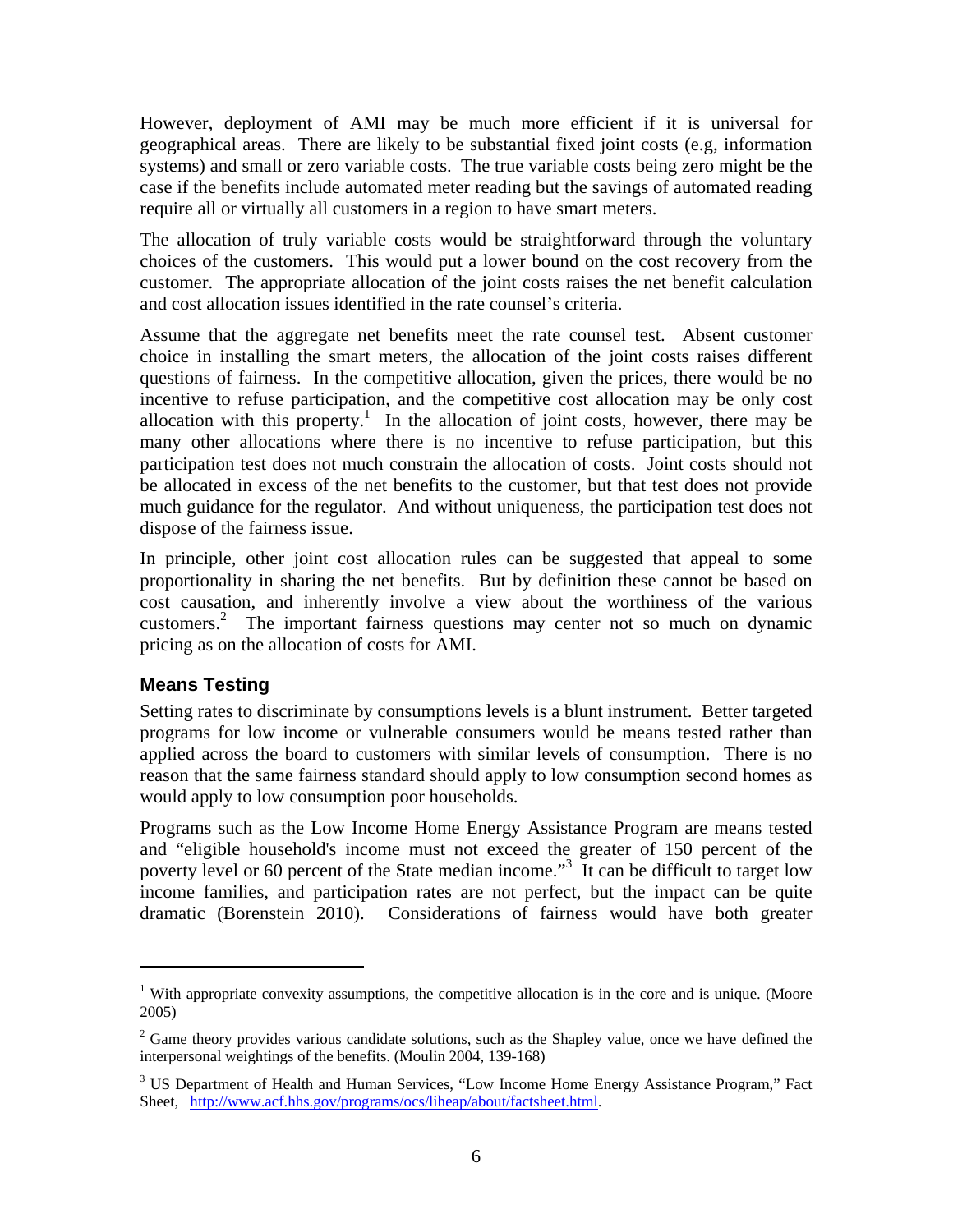relevance and far fewer restrictions on dynamic pricing if the limitations were constrained by means testing.

# **Real Time Pricing**

The canonical example of 8 to 1 ratio of prices in Faruqui for CPP and TOU rate experiments understates the possible volatility of marginal costs. In 2009, average energy prices in PJM were on the order of \$50/MWh. In the organized markets, bid caps are typically \$1000/MWh. In principle, the Midwest ISO's operating reserve demand curve could reach a scarcity price of \$3,500/MWh that could translate directly into the energy price (MISO 2009). Depending on the duration of outage associated with the planning reliability standard, the implicit value of lost load in typical planning reliability criteria reaches upwards towards \$500,000/MWh, or four orders of magnitude above the average price (Wilson 2010). Hence, there is ample opportunity to provide better scarcity pricing and improved signals in the form of smarter real-time prices, and it would be prudent to consider a real-time pricing regime that better reflects true scarcity marginal costs (Hogan 2005).

The restricted periods for application of CPP and TOU will not always match the realtime marginal costs. Even today, the peak costs do not necessarily appear at the same time each day. Real-time pricing would reflect the marginal costs of consumption, which have some structure but do not follow a stable TOU pattern. For example, illustrative PJM data for February, the most recent full month available at the time of this writing, provide a demonstration of the variability of marginal energy costs.

Real marginal costs are locational. A convenient location to illustrate is Newark Bay, a cogeneration facility in Newark, N.J., in the Public Service Electric and Gas service territory. (Chosen because of its proximity to the Rutgers conference location and the convenient reporting summarized separately in the PJM monthly statistics, but it is representative of nearby load buses.) This representative case includes hours of negative prices and high variability in the timing of peak periods.

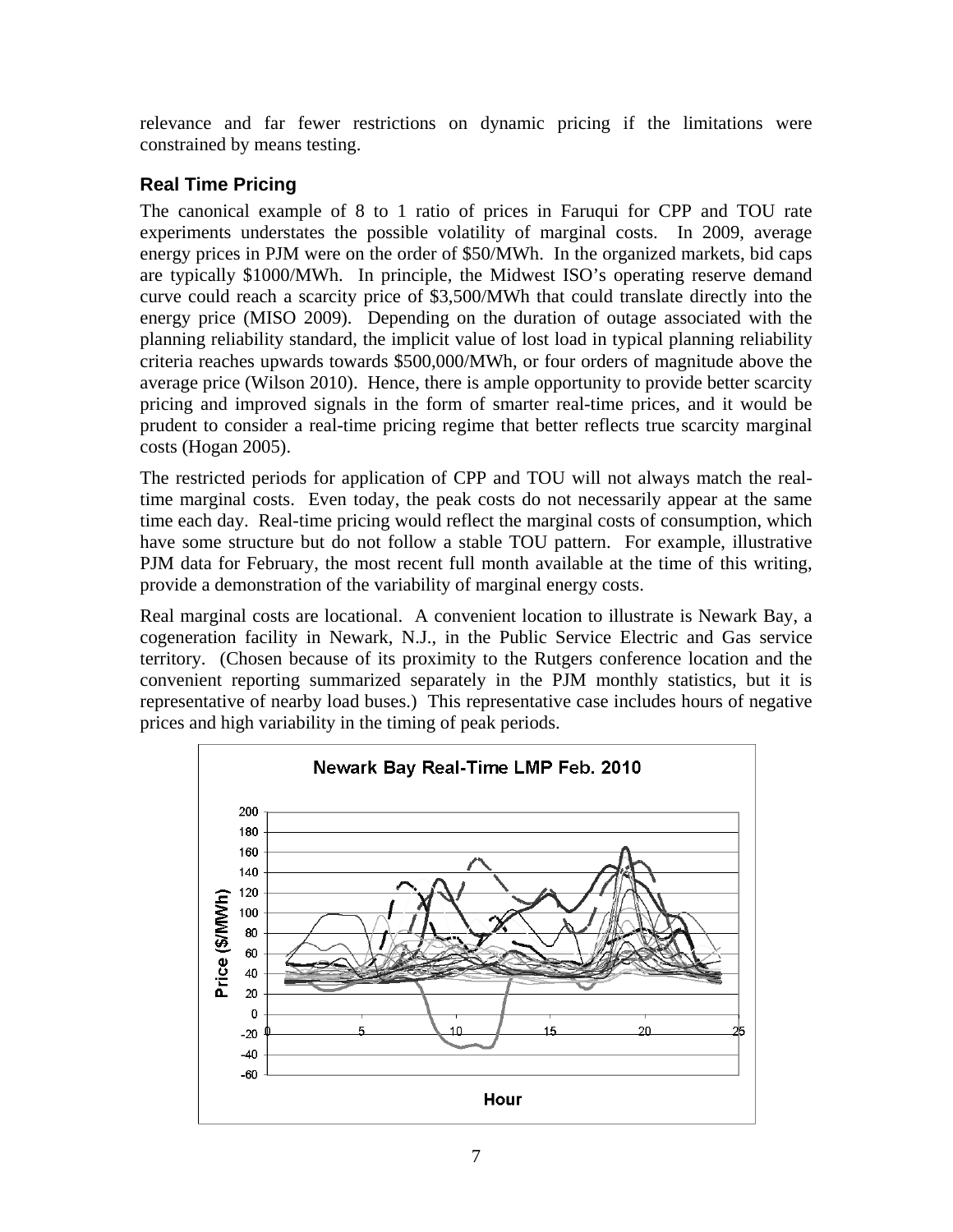The figure shows separately the hourly price profile for the twenty four hours of each of the twenty eight days in February. A few of the more interesting days illustrate that the timing and level of the true marginal costs that customers could respond to is not well described by a simple TOU or CPP pattern. On one day the prices were even negative at the same hours that on other days displayed the peak prices. The real goal of dynamic pricing should be capture the incentives of these real time prices.

Finally, as illustrated by the existence of capacity markets and the missing money problem, these energy prices understate the full range of variability of marginal energy costs. Absent the depressing effects of bid caps and poor scarcity pricing, there could be a significant number of hours when prices rise to levels an order of magnitude or more higher than shown.

### **Ethical Policies**

For large industrial and commercial customers, the default option would be dynamic pricing and the market can provide alternative hedging instruments. The expertise required to manage such hedging opportunities is not great, and the transaction costs should be small relative to the potential benefits.

For other customers, a default option could be like the New Jersey BGS, with dynamic pricing and demand response. Customers could elect in advance to have a fixed load profile, and buy-and sell at real-time prices for any surplus or deficit. Or customers could choose to have a full requirement contact and participate with efficient pricing at realtime prices for demand response.

For more vulnerable customers, means testing provides access to rate assistance payments. The default option would be BGS auction the choice of dynamic pricing with demand response.

If there are large economies for comprehensive installation of AMI, then the joint cost allocation would be according to a share in the benefits.

#### **References**

Beshears, John, James Choi, David Laibson, and Brigitte Madrian. 2008. The Importance of Default Options for Retirement Savings Outcomes: Evidence from the United States. In *Lessons from Pension Reform in the Americas*,Stephen Kay and Tapen Sinha, 59-87. New York: Oxford University Press.

Borenstein, Severin, M Jaske, and Arthur Rosenfeld. 2002. *Dynamic pricing, advanced metering, and demand response in electricity*. http://www.escholarship.org/uc/item/11w8d6m4?display=all.

Borenstein, Severin. 2010. The Redistributional Impact of Non-Linear Electricity Pricing, no. March. http://ei.haas.berkeley.edu/pdf/working\_papers/WP204.pdf.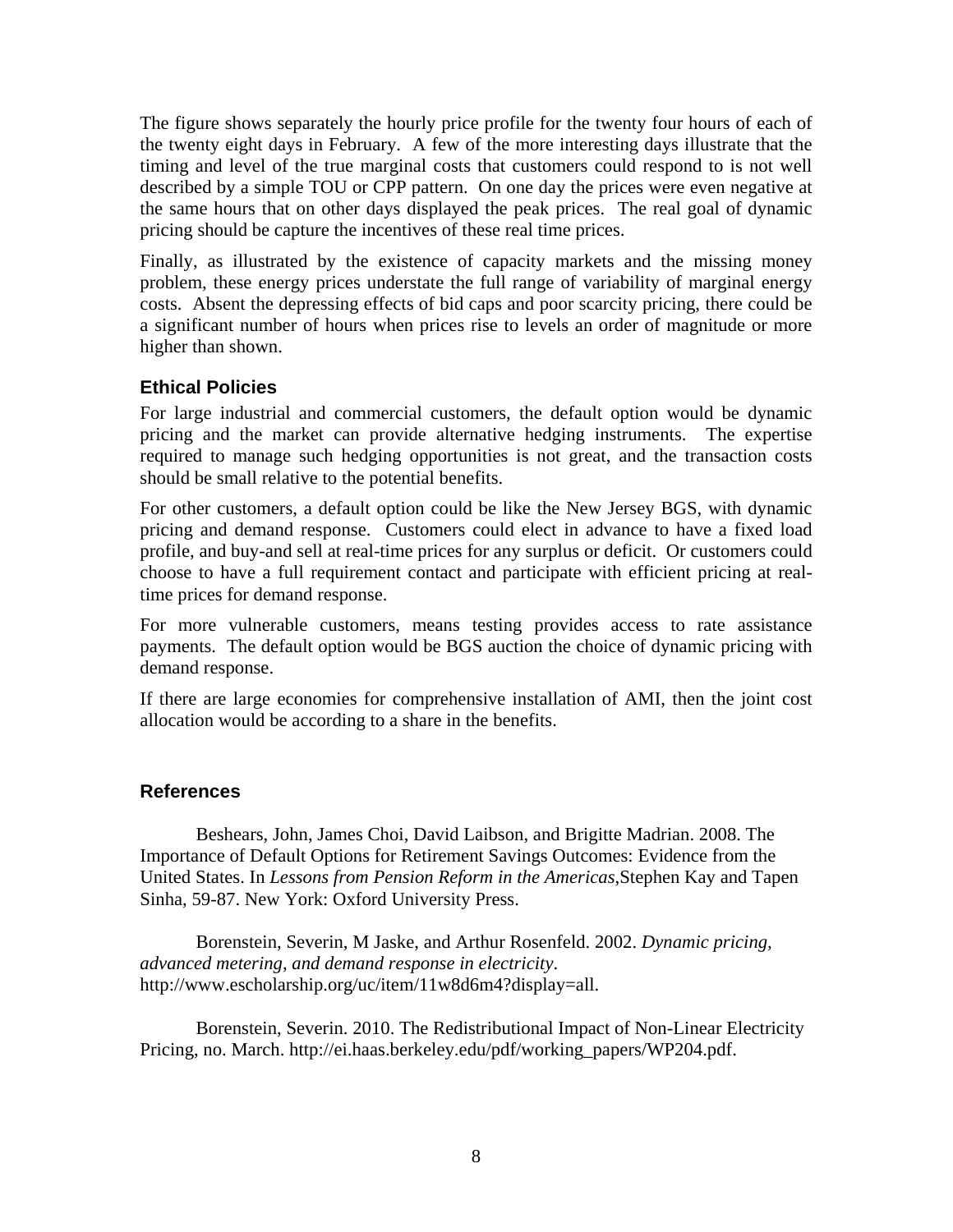Chao, Hung-po. 2010. Price-Responsive Demand Management for a Smart Grid World. *The Electricity Journal* January-Fe: 7-20. http://linkinghub.elsevier.com/retrieve/pii/S1040619010000035.

Faruqui, Ahmad. 2010. *The Ethics of Dynamic Pricing*. Brattle Group.

Hogan, William W. 2009. *Providing Incentives for Efficient Demand Response*. *Energy*. http://www.hks.harvard.edu/fs/whogan/Hogan\_Demand\_Response\_102909.pdf.

Hogan, William W. 2005. *On An " Energy Only " Electricity Market Design for Resource Adequacy*. *Security*. http://www.hks.harvard.edu/fs/whogan/Hogan\_Energy\_Only\_092305.pdf.

MISO. 2009. FERC Electric Tariff 1, no. Schedule 28: 2226. http://www.midwestiso.org/publish/Document/1d44c3\_11e1d03fcc5\_- 7cf70a48324a/Schedules.pdf?action=download&\_property=Attachment.

Moore, James C. 2005. Walrasian versus quasi-competitive equilibrium and the core of a production economy. *Economic Theory* 26, no. 2: 345-359. doi:10.1007/s00199- 003-0450-8. http://www.springerlink.com/index/10.1007/s00199-003-0450-8.

Moulin, Hervé. 2004. *Fair division and collective welfare*. The MIT Press. http://books.google.com/books?hl=en&lr=&id=qQXtEnb2B2cC&oi=fnd&pg=PA1&dq= Fair+Division+and+Collective+Welfare&ots=mzIO6lZbOf&sig=BSmuYZwghPUn6cnN qo0QFtOidQ8.

Rawls, J., and E. Kelly. 2001. *Justice as fairness: A restatement*. Belknap Press. http://books.google.com/books?hl=en&lr=&id=AjrXZIlbK1cC&oi=fnd&pg=PR11&dq= Justice+as+Fairness:+A+Restatement&ots=s9ukPCb2dp&sig=yw7rlOAz9bIFn2WE90W 5jQyxvr8.

Stigler, George. 2010. Two Notes on the Coase Theorem. *The Yale Law Journal* 99, no. 3: 631-633.

Thaler, R.H., and C.R. Sunstein. 2009. *Nudge: Improving decisions about health, wealth, and happiness*. Revised. Penquin Books. http://www.google.com/products/catalog?hl=en&q=nudge+book&cid=16371480443349 162983&ei=aKHJS-DIDZOElAeQzs2RCQ&sa=title&ved=0CAgQ8wIwADgA#p.

Wilson, James. 2010. Reconsidering Resource Adequacy: Part 1. *Public Utilities Fortnightly*, no. April: 33-39. www.fortnightly.com.

Young, H.P. 1995. *Equity: in theory and practice*. Princeton University Press. http://books.google.com/books?hl=en&lr=&id=H0IQ0PKZ4WYC&oi=fnd&pg=PP13&d q=Equity:+In+Theory+and+Practice&ots=CDIjSAVcFm&sig=bYIkrkWN4L6RSFa0- 5QAmdwR-DQ.